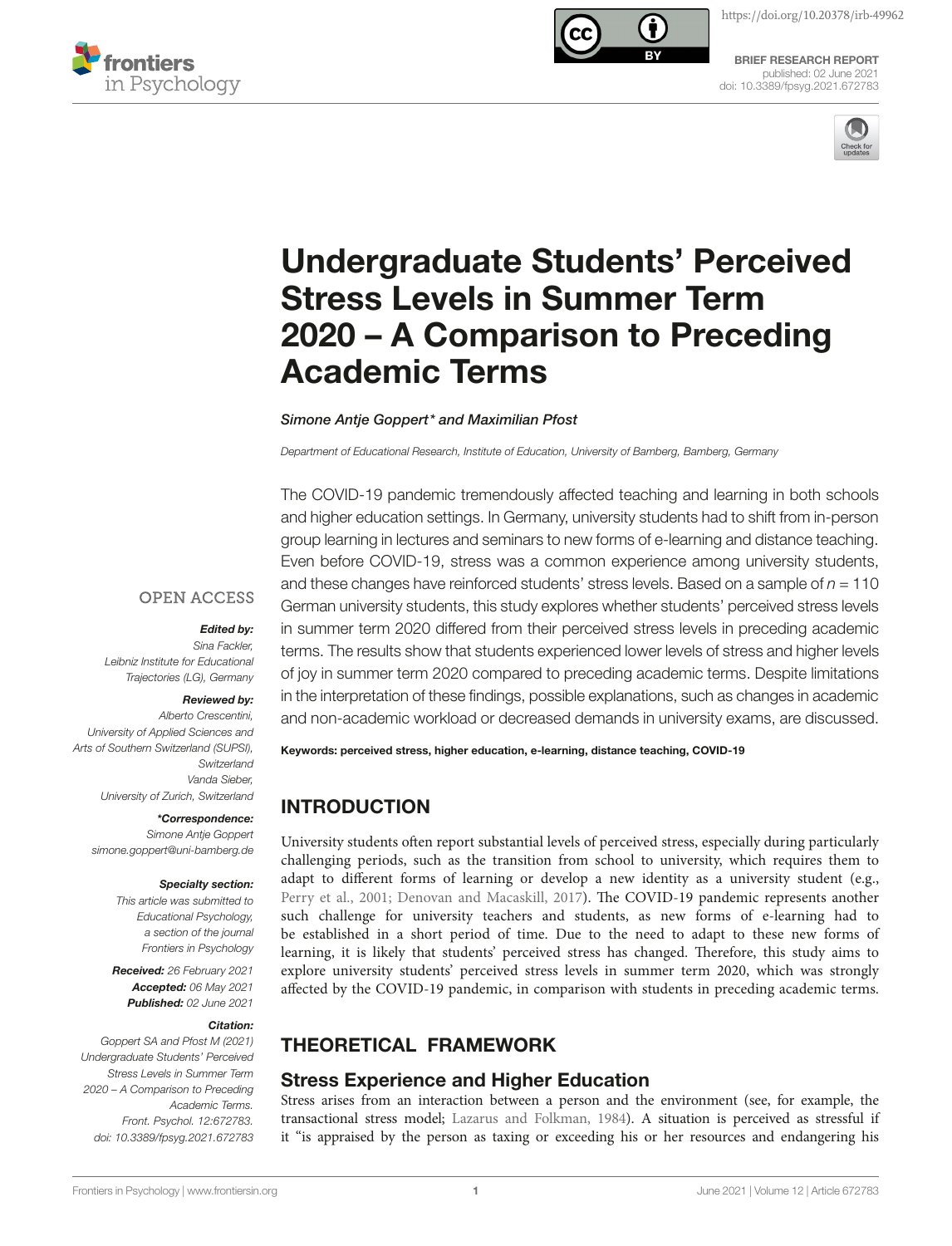or her wellbeing" ([Lazarus and Folkman, 1984,](#page-5-2) p. 19). Tis means that experiencing stress is at least partially individual and subjective [\(Lazarus and Folkman, 1984;](#page-5-2) [Lazarus, 1999;](#page-5-3) [Fliege](#page-5-4)  [et al., 2001\)](#page-5-4). Therefore, some people experience stress in a given situation, while others do not because they perceive and evaluate the same situation diferently. It can be concluded that all kinds of changes in people's lives, including changes and transitions in the learning environment, can lead to an increased level of stress (e.g., [Clinciu, 2013;](#page-5-5) [Sohail, 2013;](#page-5-6) [Denovan and Macaskill,](#page-5-1)  [2017](#page-5-1)). This assumption is also transferable to the summer term 2020 under COVID-19 and its change from classroom teaching to distance teaching and online learning.

Overall, stress is a common experience for university students: In Germany, 53.1% of students report a high level of stress during their studies and 41.6% report a medium level. Only 5.3% report a low stress level ([Herbst et al., 2016](#page-5-7); see [Hudd](#page-5-8)  [et al., 2000,](#page-5-8) for comparable data on US college students). Therefore, students in Germany report higher levels of stress than working adults ([Herbst et al., 2016](#page-5-7)). This may be explained by the high number of stressors students faces at university, such as a high workload due to a large amount of learning material, frequent exams, and/or worries about their future ([Zeidner, 1992;](#page-5-9) [Bedewy and Gabriel, 2015;](#page-5-10) [Herbst et al., 2016](#page-5-7)). Furthermore, difficulties in time management can also lead to stress for students (e.g., balancing time for learning with time for other activities, including paid work; [Herbst et al., 2016](#page-5-7)). Finally, stress can have detrimental consequences for university students, such as poor academic performance ([Sohail, 2013](#page-5-6)), mental or psychosomatic symptoms, such as dissatisfaction, restlessness, search for distraction, sleeplessness, difficulty concentrating, or listlessness [\(Herbst et al., 2016](#page-5-7)). Thus, if even a normal term can cause a lot of stress for university students, what happens in a pandemic situation like COVID-19?

### Distance Learning During the COVID-19 Pandemic – A Stressful Challenge?

The COVID-19 pandemic led to enormous changes in learning conditions for school and university students worldwide within a short amount of time (e.g., [Mishra et al., 2020\)](#page-5-11). Universities had to digitalize their courses in order to continue to offer them to their students ([Sahu, 2020\)](#page-5-12). Studies on distance teaching and e-learning conducted ahead of COVID-19 show that distance teaching is a unique type of teaching and learning that is associated with diferent challenges than classroom teaching ([Furlonger and Gencic, 2014](#page-5-13)), such as less face-to-face interaction with instructors and peers, technical difficulties, and less knowledge about course objectives ([Furlonger and Gencic,](#page-5-13)  [2014\)](#page-5-13). In addition, 71% of students who regularly used an e-learning format reported dissatisfaction with the lack of connections to their fellow students ([Song et al., 2004\)](#page-5-14).

However, COVID-19 not only changed students' learning but also changed their private life as a result of governmental action to handle the pandemic (e.g., contact restrictions and travel restrictions). Some students may also have lost their part-time jobs, whereas other students may have moved house in order to study from their parents' home. Taken together,

the shift from classroom teaching to distance teaching coupled with the challenges students faced in their private lives constitutes a process of change for students, which might therefore have had an impact on the students' stress experience.

### THE PRESENT RESEARCH

The present study aims to explore differences in university students' perceived stress in summer term 2020 in comparison with preceding academic terms. The study was conducted with undergraduate students from the University of Bamberg, Germany. The University of Bamberg is a public university with four faculties and more than twelve thousand students enrolled in academic year 2019/2020 [\(Ruppert, 2020\)](#page-5-15). Prior to COVID-19, most courses in the feld of education sciences were held in-person. However, in summer term 2020, during the COVID-19 pandemic, most courses switched to online/ distance teaching. In addition to these changes in university learning, students faced many challenges in their daily lives in summer term 2020 due to the pandemic-related regulations and restrictions. Consequently, these may have led to changes in their psychological wellbeing (e.g., [Zacher and Rudolph,](#page-5-16)  [2021\)](#page-5-16) and stress. Furthermore, university workload may have changed and had an impact on stress, but due to a lack of prior assumptions, all studies were exploratory.

# MATERIALS AND METHODS

### Procedure

Data were collected as part of a broader evaluation of university students' learning at the University of Bamberg, Germany. This evaluation project aims to analyze the learning conditions and learning outcomes of university students within education sciences, with a particular emphasis on self-regulated learning. In this paper, we focus on education students enrolled in an introductory psychology lecture. This course was evaluated every semester since the winter term 2018/19. In the second half of the semester, students were invited to respond to a questionnaire that included a question on their perceived stress level. The introductory lecture has two parts, one offered in the winter and one in the summer term. Students are free to decide whether to begin the lecture in the winter or summer term. Consequently, some students participated in the study twice. In order to avoid dependencies within the data and consider every student just once, we conducted a random selection procedure. Therefore, just one of the two available questionnaires for each student with multiple participation time points were considered in our analyses. In summer term 2020, data collection started on June 23 and ended on July 9 (17 days).

### Sample

Eighty-four university students participated once and 26 university students participated twice in our study. This resulted in a total sample of 110 university students, as students who participated twice were only considered once in our analyses (see procedure).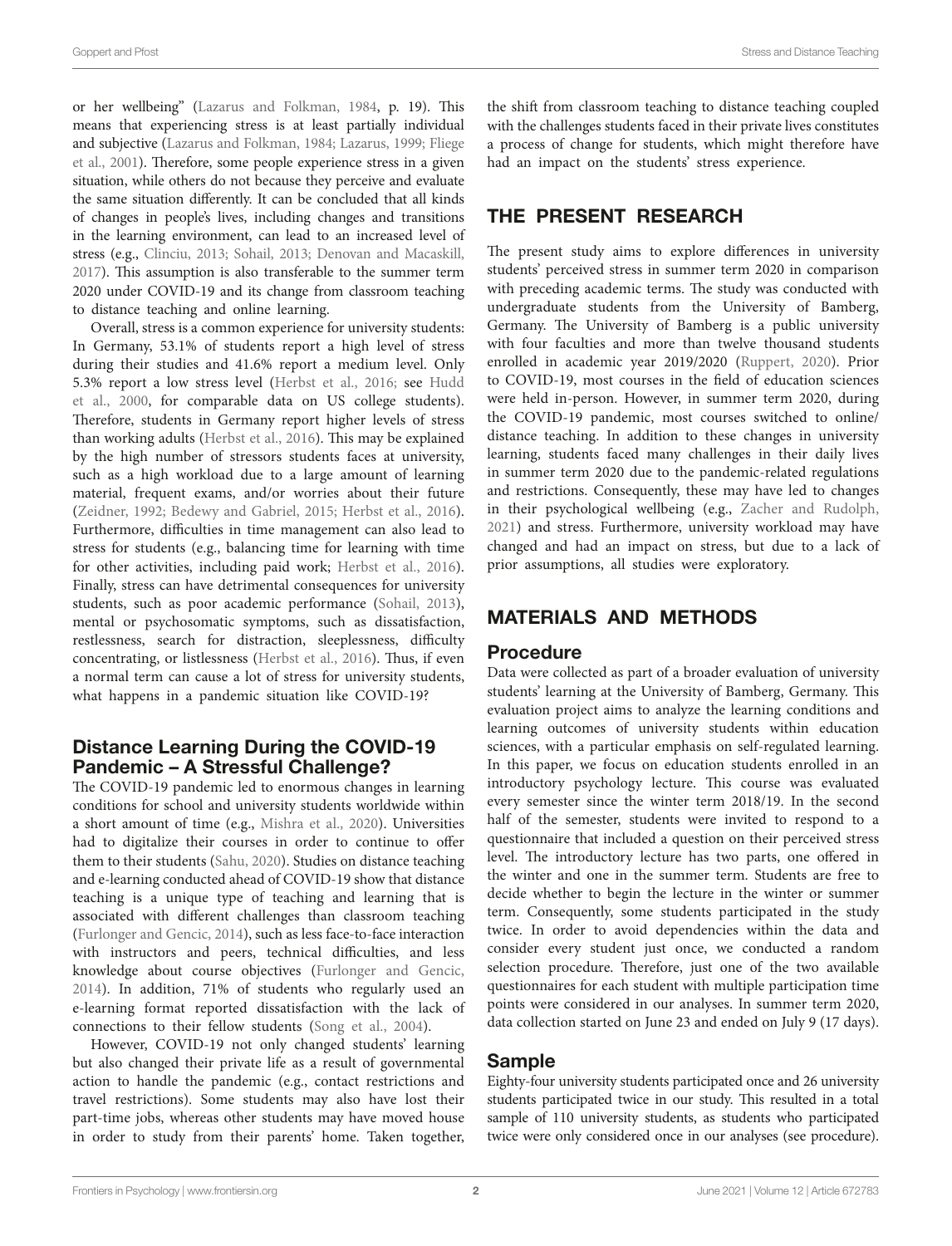On average, the participating students were 21.64 years old and in their 1.87 semester of studies. Eighty-three percent of the students were female. Within the analyzed sample, 31 (28%) students responded to our questionnaire in winter term 2018/19, 33 (30%) students in summer term 2019, 26 (24%) students in winter term 2019/2020, and 20 (18%) students in summer term 2020. As the study focused on diferences between students participating in the study in summer term 2020 compared to preceding terms, we checked for diferences in age (preceding terms/summer term 2020: *M* = 21.45/22.45), semester  $(M = 1.83/2.05)$ , and proportion of female students  $(82\%/85\%)$ between these two groups. None of the diferences were signifcant.

### Measures

### Perceived Stress

Students' subjectively experienced stress was assessed with 20 items from the German short version of the *Perceived Stress Questionnaire* (PSQ, [Fliege et al., 2001\)](#page-5-4). Using four scales with five items per scale, the PSQ focuses on current subjectively perceived stress on a cognitive and afective level. In the scale introduction, students were asked to indicate how ofen these statements apply to their lives in general during the (online) lecture period. Each item consisted of a statement that had to be rated on a four-point Likert scale  $(1 = \text{hardly ever}, 2)$  $=$  sometimes,  $3 =$  frequently, and  $4 =$  most of the time). Current sorrows and fear about the future (for example, "I have fears about the future") are summarized in the *worries* scale (Cronbach's  $\alpha$  = 0.86). The *tension* scale encompasses difficulty relaxing or feelings of exhaustion (e.g., "I have difficulty relaxing"; Cronbach's *α* = 0.82). Perceived external *demands*, such as time pressure or having too much to do, are summarized in the demands scale (e.g., "I have too many things to do"; Cronbach's  $\alpha$  = 0.77). Contrary to the first three scales, the *joy* scale focuses on positive experiences, such as having fun or feelings of security and protection (e.g., "I have the feeling that I am doing things I really like to do"; Cronbach's  $\alpha = 0.80$ ). As the items for this scale were formulated in a positive way, low scale scores, representing the absence of joy, indicate higher levels of perceived stress. Scale scores were estimated by calculating the arithmetic mean. There were hardly any missing responses. However, in the case of missing responses to single items, the arithmetic mean of the remaining items was taken.

#### Time Spent Attending University Courses

In order to estimate the time students typically spent attending university courses, we asked the following question: "How many hours have you spent attending university courses on average in a typical week this semester?" Responses were provided in an open-response format in hours per week. In summer term 2020, the question was changed slightly, as we asked about "online university courses" rather than "university courses."

### Additional Questions in Summer Term 2020

Some additional questions concerning specifcs of the online learning situation were added to the questionnaire used in summer term 2020. With respect to *changes in stress level*, we asked "In comparison to a semester with in-person teaching, I have the impression that my stress level has … due to online teaching." Responses were provided on a seven-point Likert scale (1 = strongly decreased, 4 = remained equal, and  $7 =$ strongly increased). Using the same response options, we also asked about *changes in individual workload* ("In comparison to a semester with in-person teaching, I have the impression that my workload has … due to online teaching.").

### Data Analytic Strategy

First, descriptive statistics and correlations were estimated using IBM SPSS Version 26. In order to analyze diferences in perceived stress, a dummy variable distinguishing between semesters with in-person teaching (winter term 2018/19, summer term 2019, and winter term 2019/20; coded as 0) and the semester of online teaching (summer term 2020; coded as 1) was generated. In addition, efect sizes *d* were estimated based on the standard deviation of all analyzed students, and diferences were tested using Welch's *t*-test.

In order to test for diferences in perceived stress, a latent variable based on the manifest stress scales was estimated using Mplus 8.4 [\(Muthén and Muthén, 1998–2017\)](#page-5-17). The dummy variable for in-person vs. online teaching was used as a predictor variable. In a second model, we tested whether the effect of in-person vs. online teaching was mediated by time spent attending university courses. In the latent models, we used an MLR estimator and treated missing data with FIML. Model ft was evaluated based on recommendations by [Schermelleh-Engel et al. \(2003\).](#page-5-18)

### RESULTS

### Descriptive Statistics

Means and standard deviation of the PSQ scales and the time students spent attending university courses are presented in **[Table 1](#page-3-0)**. Correlations are shown in **[Table 2](#page-3-1)**. In comparison with the preceding terms, the descriptive statistics show the lowest perceived stress scores on the worries, tension, and demands scales and the highest scores on the joy scale in summer term 2020, the period of online teaching. These descriptive diferences were signifcant for the worries and joy scales. Furthermore, students spent a lower number of hours attending university courses in summer term 2020 compared to the preceding terms. Strong correlations among the worries, tension, and demands stress scales were found, whereas joy was negatively correlated with these scales. The time students spent attending university courses was not signifcantly related to the PSQ scales.

### Latent Variable Analyses

In order to test for diferences in perceived stress while taking measurement error into account, a latent variable approach was followed. First, we estimated a latent stress variable based on manifest scale scores for all four PSQ scales. The joy scale was inverted so that all scales pointed in the same direction. With the exception of the frst variable, factor loadings and means were not constrained (τ-congeneric model; [Steyer, 2001;](#page-5-19)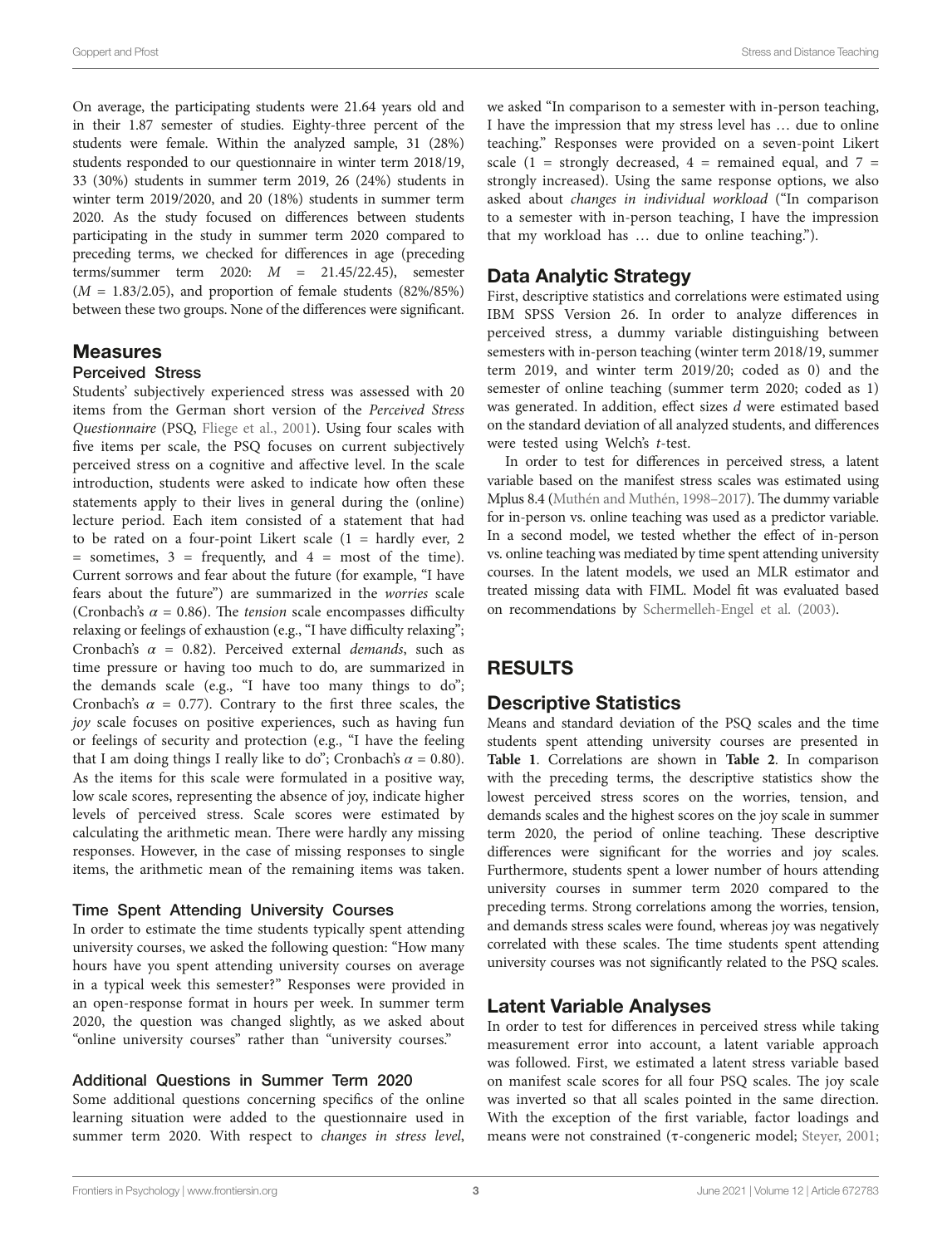<span id="page-3-0"></span>

| <b>TABLE 1</b>   Means and standard deviations. |
|-------------------------------------------------|
|-------------------------------------------------|

|             | All terms<br>$(n = 110)$ | Winter term<br>$2018/19 (n = 31)$ | Summer term<br>$2019(n = 33)$ | Winter term<br>$2019/20 (n = 26)$ | Summer term<br>$2020 (n = 20)$ | Diff. all terms | Contrast |            |
|-------------|--------------------------|-----------------------------------|-------------------------------|-----------------------------------|--------------------------------|-----------------|----------|------------|
|             | $M$ (SD) <sup>1</sup>    | M (SD)                            | M (SD)                        | M (SD)                            | $M$ (SD) <sup>1</sup>          | Value of p      | d        | Value of p |
| PSQ-worries | 2.15(0.71)               | 2.14(0.55)                        | 2.36(0.78)                    | 2.18(0.78)                        | 1.80 (0.61)                    | p < 0.05        | $-0.61$  | p < 0.01   |
| PSQ-tension | 2.22(0.60)               | 2.23(0.62)                        | 2.41(0.61)                    | 2.12(0.58)                        | 2.00(0.53)                     | ns              | $-0.43$  | ns         |
| PSQ-demands | 2.21(0.59)               | 2.29(0.60)                        | 2.33(0.60)                    | 2.09(0.61)                        | 2.06(0.54)                     | ns              | $-0.32$  | ns         |
| PSQ-joy     | 2.69(0.58)               | 2.64(0.58)                        | 2.60(0.63)                    | 2.64(0.54)                        | 2.96(0.48)                     | ns              | 0.59     | p < 0.01   |
| Courses (h) | 14.39 (5.64)             | 15.23 (4.67)                      | 12.97 (4.18)                  | 16.92 (5.77)                      | 12.05 (7.58)                   | p < 0.05        | $-0.50$  | ns         |

*1 Transformed PSQ scale scores ((x − 1)/3) to compare with [Sieber et al. \(2020\)](#page-5-21) are for all terms (row 1): worries: M = 0.38; tension: M = 0.41; demands: M = 0.40; and joy: M = 0.56 and for summer term 2020 (row 5): worries: M = 0.27; tension: M = 0.33; demands: M = 0.35; and joy: M = 0.65. Diff. all terms indicates values of p on robust ANOVA (Welch's t-test) between all terms (four groups). Contrast indicates effect sizes of the difference between summer term 2020 and the mean of the three remaining terms (two groups);*  estimation of effect size d is based on the standard deviation of all students across all terms; and furthermore, within the last column, values of p on Welch's t-test for this contrast *are provided.*

<span id="page-3-1"></span>TABLE 2 | Correlations.

| S. No.         |             |           | 2         | з         |         | 5 |
|----------------|-------------|-----------|-----------|-----------|---------|---|
| 1.             | PSQ-worries |           |           |           |         |   |
| 2.             | PSO-tension | $0.65***$ |           |           |         |   |
| 3.             | PSQ-demands | $0.54***$ | $0.68***$ |           |         |   |
| $\overline{4}$ | PSQ-joy     | $-0.50**$ | $-0.47**$ | $-0.27**$ |         |   |
| 5.             | Courses (h) | $-0.11$   | $-0.13$   | $-0.09$   | $-0.05$ |   |

*\*\*p < 0.01.*

[Steyer and Eid, 2001\)](#page-5-20). The implied variance-covariance structure did not ft the empirical variance-covariance structure well, resulting in a low model fit  $(\chi^2 = 10.90, df = 2, p < 0.05;$  $RMSEA = 0.20$ ; CFI = 0.93). This low model fit was primarily due to the joy scale, which did not correspond well with the other three PSQ scales. Therefore, a latent stress variable based on the three remaining PSQ scales was estimated. In order to ensure model identifcation, all factor loadings were set to be equal (essential  $\tau$ -equivalent model; [Steyer, 2001;](#page-5-19) Steyer [and Eid, 2001](#page-5-20)). Model fit was acceptable to good  $(\chi^2 = 3.06,$  $df = 2$ , *ns*; RMSEA = 0.07; CFI = 0.99).

Next, a dummy variable indicating whether students participated at the study in summer term 2020 (online teaching; coded as 1) or before summer term 2020 (in-person teaching; coded as 0) was added ( $\chi^2 = 6.17$ ,  $df = 4$ , *ns*; RMSEA = 0.07;  $CFI = 0.98$ ). The dummy variable negatively predicted the latent perceived stress variable ( $B = -0.27$ ,  $SE = 0.12$ ,  $p < 0.05$ ; standardized parameter  $\beta = -0.21$ ). Therefore, students indicated lower perceived stress in summer term 2020 compared to the preceding terms.

Finally, we estimated a model that additionally took students' time spent attending university courses as a possible mediator into account (**Figure 1**). Model fit was satisfactory ( $\chi^2 = 6.59$ , *df* = 6, *ns*; RMSEA = 0.03; CFI = 1.00). The results show that the dummy variable indicating participation in summer term 2020 still negatively predicted perceived stress. However, the dummy variable did not predict the time students spent attending university courses. The time students spent attending university courses was negatively related to students' perceived stress. The more hours students spent attending university

courses, the less stress these students perceived. Finally, the results do not reveal any indirect efect of the dummy variable indicating participation in summer term 2020 on perceived stress via time spent attending university courses ( $B_{\text{Ind}} = 0.05$ ,  $SE = 0.04$ , *ns*; standardized parameter  $\beta_{Ind} = 0.03$ ).

### Additional Analyses

In order to check the PSQ results, students in summer term 2020 provided a self-rating on perceived diferences in their stress level and workload between online and in-person teaching. Concerning stress level, a mean of *M* = 3.85  $(SD = 1.50; 95\% \text{ CI from } 3.24 \text{ to } 4.50)$  was found. This is slightly below the scale's theoretical mean. Therefore, despite substantial individual variability, students did not report increased stress due to online teaching on average. For workload, a mean of *M* = 4.90 (*SD* = 1.45; 95% CI from 4.25 to 5.50) was found, which slightly exceeded the scale's theoretical mean. Consequently, students indicated having a higher workload on average.

### **DISCUSSION**

### Findings and Practical Implications

Contrary to our assumptions, the results showed that students did not report increased stress in summer term 2020 compared to preceding academic terms. Rather, the results indicate that the students experienced fewer worries and more joy in their studies. Our conclusion is further supported by a comparison of the scale means with other studies using the PSQ (e.g., [Sieber et al., 2020\)](#page-5-21). Furthermore, our data showed no sign of increasing workload due to increasing hours spent in university courses, and consequently, time spent by students in university courses did not prove to be a signifcant mediator variable. With respect to these results concerning perceived stress and wellbeing, it is important to note that there were some positive changes to university learning conditions for students during and afer the frst wave of the COVID-19 pandemic in addition to the negative changes. For example, students no longer needed to get up early to travel to the university for class, and recorded lectures gave students more fexibility in managing their time.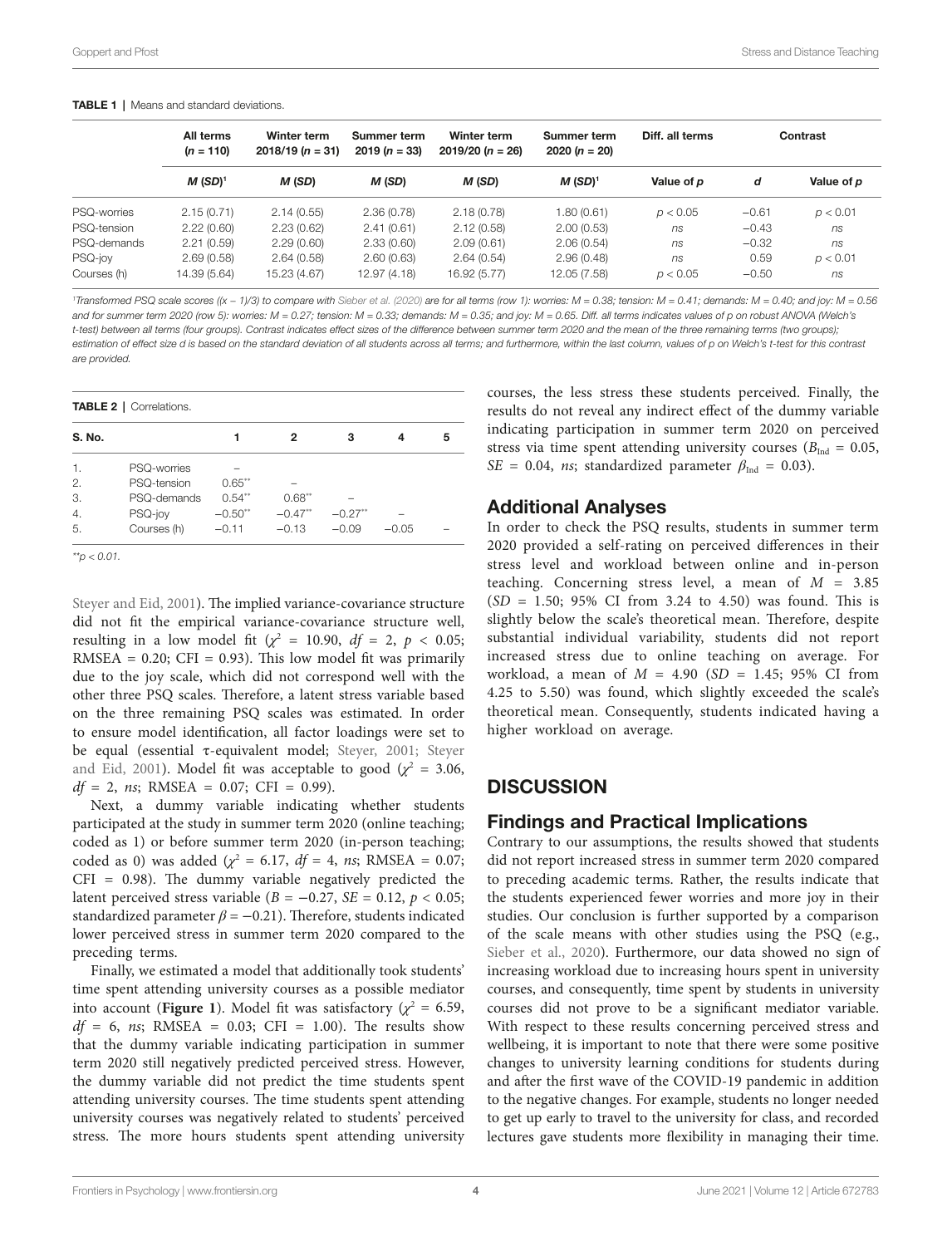<span id="page-4-0"></span>

Furthermore, the maximum number of failed exam attempts allowed before expulsion from a study program was suspended (normally there are only two failed attempts), meaning that students faced less pressure to perform. Non-university-related factors could also have had a positive infuence on students' stress experience, such as working fewer hours in a part-time job or fewer opportunities for leisure activities, which gave students more time for university and led to less stress in the leisure and work domains. Finally, the time period of data collection coincided with a general trend of decreasing infection rates in Germany [\(Robert Koch Institute, 2020](#page-5-22)), which may have had a positive impact on students' psychosocial wellbeing.

All in all, it seems that distance learning and teaching in summer term 2020 did not necessarily negatively infuence students' stress experience. However, our fndings are merely a one-time snapshot of how COVID-19 changed students' stress experience and psychological wellbeing; further monitoring of students' stress and wellbeing in the forthcoming terms afer summer term 2020 still seems worthwhile.

### Limitations and Future Directions

A frst limitation of our study is the small sample size for summer term 2020. The small and uneven sample leads to inferential statistics with large standard errors and estimates of low precision. Furthermore, as our sample consisted solely of education sciences students, caution is warranted when generalizing the results to other felds of study. Indeed, access to the university environment (e.g., laboratories) is more important for other disciplines (e.g., chemistry and medicine). Finally, our study did not ask students about coping strategies. Thus, it is not possible to provide detailed reasons for our findings.

### **CONCLUSION**

Stress research is an important topic for universities. Based on the previous stress research, we initially assumed that the COVID-19 pandemic and resulting changes in university teaching would have a negative impact on students' stress experience. This was not supported by our data. Instead, it must be assumed that students have the necessary coping strategies to deal with the consequences of changing learning conditions during the pandemic. Going beyond these fndings, the changes in teaching and learning necessitated due to COVID-19 can be seen as an opportunity to develop new forms of teaching and learning at universities (e.g., lectures in audio and video podcasts), which can hopefully enrich university education in the long term.

# DATA AVAILABILITY STATEMENT

The datasets presented in this article are not readily available because of privacy restrictions. Requests by qualifed researchers to access the minimal set of variables used in the study should be directed to the authors. Requests to access the datasets should be directed to [simone.goppert@uni-bamberg.de](mailto:simone.goppert@uni-bamberg.de) or [maximilian.pfost@uni-bamberg.de](mailto:maximilian.pfost@uni-bamberg.de).

### ETHICS STATEMENT

Ethical review and approval were not required for the study on human participants in accordance with the local legislation and institutional requirements. The participants provided their written informed consent to participate in this study.

# AUTHOR CONTRIBUTIONS

All authors were involved throughout the study, wrote the manuscript, and approved the fnal manuscript. SG organized data collection. MP performed the statistical analyses presented in the fnal manuscript.